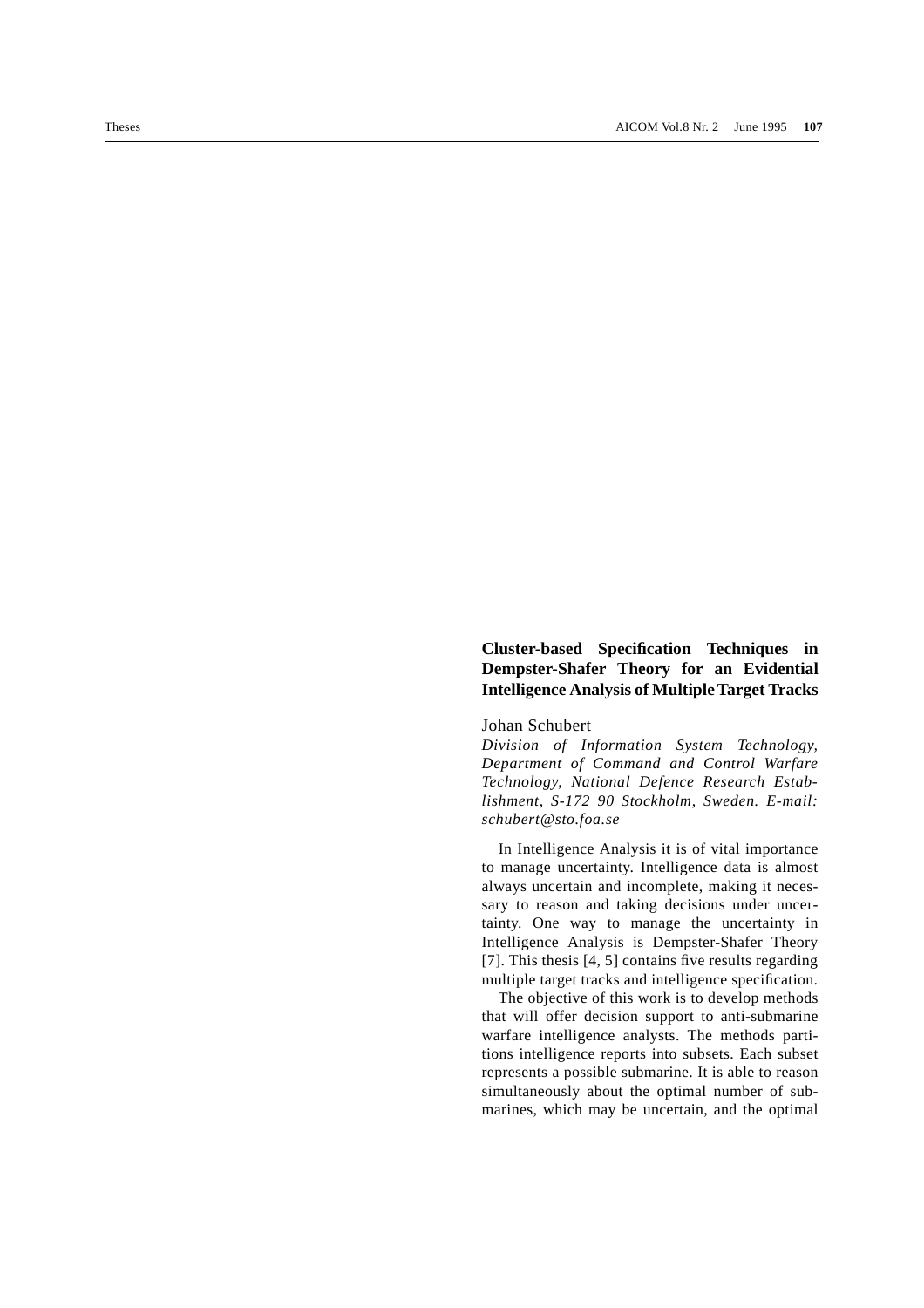partition of intelligence reports among the submarines. Then, for each possible submarine a new algorithm calculates support and plausibility for possible tracks.

The first article [3] concerns the situation when we are reasoning with multiple events which should be handled independently. The idea is this. If we receive several pieces of evidence about different and separate events and the pieces of evidence are mixed up, we want to sort the them according to which event they are referring to. Thus, we partition the set of all pieces of evidence  $\chi$  into subsets where each subset refers to a particular event. In Fig. 1 these subsets are denoted by  $\chi_i$  and the conflict when all pieces of evidence in  $\chi$ <sub>i</sub> are combined by Dempster's rule is denoted by  $c_i$ . Here, thirteen pieces of evidence are partitioned into four subsets. When the number of subsets is uncertain there will also be a "domain conflict"  $c_0$  which is a conflict between the current hypothesis about the number of subsets and our prior belief.

Now, if it is uncertain to which event some pieces of evidence is referring we have a problem. It could then be impossible to know directly if two different pieces of evidence are referring to the same event. We do not know if we should put them into the same subset or not.

To solve this problem, we can use the conflict in Dempster's rule when all pieces of evidence within a subset are combined, as an indication of whether these pieces of evidence belong together. The higher this conflict is, the less credible that they belong together. This was first suggested by Lowrance and Garvey [2].

Let us create an additional piece of evidence for each subset with the proposition that this is not an "adequate partition". Let the proposition take a value equal to the conflict of the combination within the subset. We call this evidence "metalevel evidence".

The article establishes a criterion function based on the "metalevel evidence". We will use the minimizing of this function as the method of partitioning the evidence into subsets. This method will also handle the situation when the number of events are uncertain.

The method of finding the best partitioning is based on an iterative minimization. In each step the consequence of transferring a piece of evidence from one subset to another is investigated.

After this, each subset of intelligence reports



**Fig. 1.** The conflict in each subset of the partition becomes a piece of evidence at the metalevel.

refers to a different target and the reasoning can take place with each target treated separately.

In the second article we go one step further and specify evidence by observing changes in cluster and domain conflicts if we move a piece of evidence from one subset to another.

If some piece of evidence is taken out from a subset the conflict in that subset decreases. This decrease in conflict is interpreted as if there exists a pieces of metalevel evidence indicating that the piece of evidence that we took out does not belong to the subset where it was placed.

Similarly, if our piece of evidence after it is taken out from a subset is brought into any other subset, its conflict will increase. If a piece of evidence is moved in such a way that we receive a change in the number of subsets we will observe a change in domain conflict. These changes are interpret in a similar way.

We will find such evidence regarding each piece of evidence and for every subset.

When this has been done we can make a partial specification of each piece of evidence.

The extension in this article of the methodology developed in the first article imply that each piece of evidence will now be handled similarly by the subsequent reasoning process in different subsets if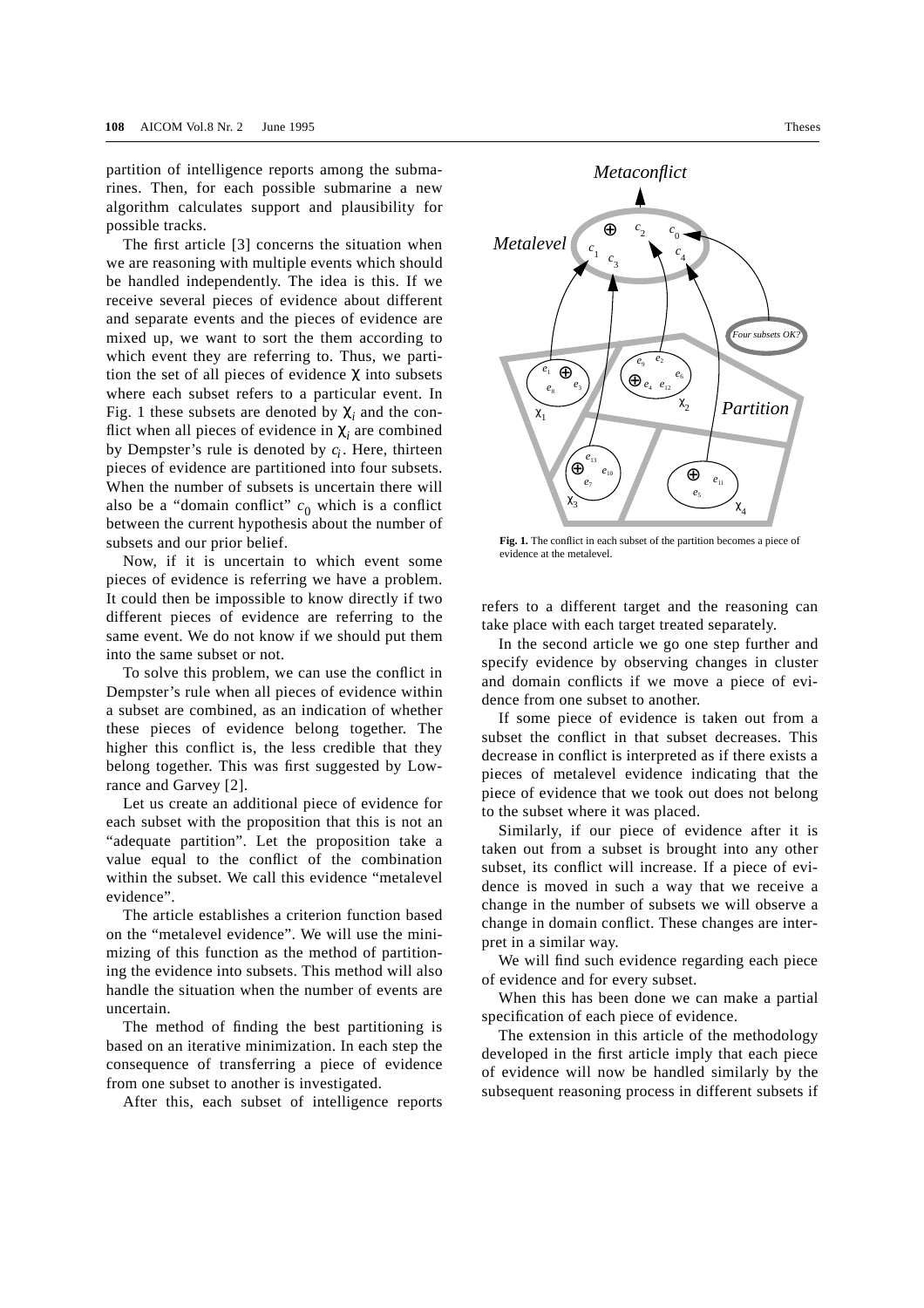these subsets are approximately equally plausible. Without this extension the most plausible subset would take this piece of evidence as certainly belonging to the subset while the other subsets would never consider it at all in their reasoning processes.

In the third article [6] we set out to find a posterior probability distribution regarding the number of subsets.

We use the idea that each single piece of evidence in a subset supports the existence of that subset to the degree that it supports anything at all other than the entire frame.

We combine all pieces of evidence. From the result of that combination we can create a new bpa.

Where the previous bpa is concerned with the question of which subsets have support, the new bpa is concerned with the question of how many subsets are supported.

In order to obtain the sought-after posterior domain probability distribution we combine this newly created bpa with a given prior domain probability distribution.

The fourth article [1] derives a special case algorithm making it computationally feasible to analyze the possible tracks of a target. When it is uncertain whether or not the propositions of any two pieces of evidence are in logical conflict we may model this uncertainty by an additional piece of evidence against the simultaneous belief in both propositions and treat the two original propositions as nonconflicting. This will give rise to a complete directed acyclic graph with the original pieces of evidence on the vertices and the additional ones on the edges.

We may think of the vertices as positions in time and space and the edges as transitions between these positions. A proposition of a piece of evidence on an edge may, for example, tell us that the time difference between the two positions may be to small in relation to their distance.

We are interested in finding the most probable completely specified path through the graph, where transitions are possible only from lower to higher ranked vertices.

The algorithm reasons about the logical conditions of a completely specified path through the graph. It is hereby gaining significantly in time and space complexity compared to the step by step application of Dempster's rule.

To make decisions under uncertainty is somewhat complicated in Dempster-Shafer Theory because of the interval representation. In one approach the decision maker uses some additional information or subjective views. An article by Strat [8] is an example.

In this method an expected utility interval is constructed for each choice. If the interval of one choice is included in that of another, it is necessary to interpolate a discerning point in the intervals. This is done by a parameter ρ.

When we have several choices they may be preferred in different intervals of ρ.

The fifth article in this thesis is concerned with a situation where several different decision makers might sometimes be interested in having the highest expected utility among the decision makers rather than trying to maximize there own expected utility. For an individual decision maker we must here take into account not only the choices already done be other decision makers but also the rational choices we can assume to be made by later decision makers. The preference of each alternative to some decision maker is shown to be the length of the interval in ρ where this alternative has the highest expected utility.

Department of Numerical Analysis and Computing Science, Royal Institute of Technology, Stockholm, Sweden.

## **References**

- [1] Bergsten, U. and Schubert, J. (1993): Dempster's Rule for Evidence Ordered in a Complete Directed Acyclic Graph, *International Journal of Approximate Reasoning* 9(1), 37- 73.
- [2] Lowrance, J.D. and Garvey, T.D. (1983): Evidential Reasoning: An Implementation for Multisensor Integration, Technical Note 307, SRI International, Menlo Park, USA.
- [3] Schubert, J. (1993): On Nonspecific Evidence, *International Journal of Intelligent Systems* 8(6), 711-725.
- [4] Schubert, J. (1994): *Cluster-based Specification Techniques in Dempster-Shafer Theory for an Evidential Intelligence Analysis of Multiple Target Tracks,* Ph.D. thesis, TRITA-NA-9410, Dept. of Numerical Analysis and Computing Science, Royal Institute of Technology, Stockholm, ISBN 91-7170-801-4.
- [5] Schubert, J. (1995): Cluster-based Specification Techniques in Dempster-Shafer Theory. in: C. Froidevaux and J. Kohlas, Eds., *Proceedings of the European Conference on Symbolic and Quantitative Approaches to Reasoning and Uncertainty,* Springer-Verlag, Berlin, to appear.